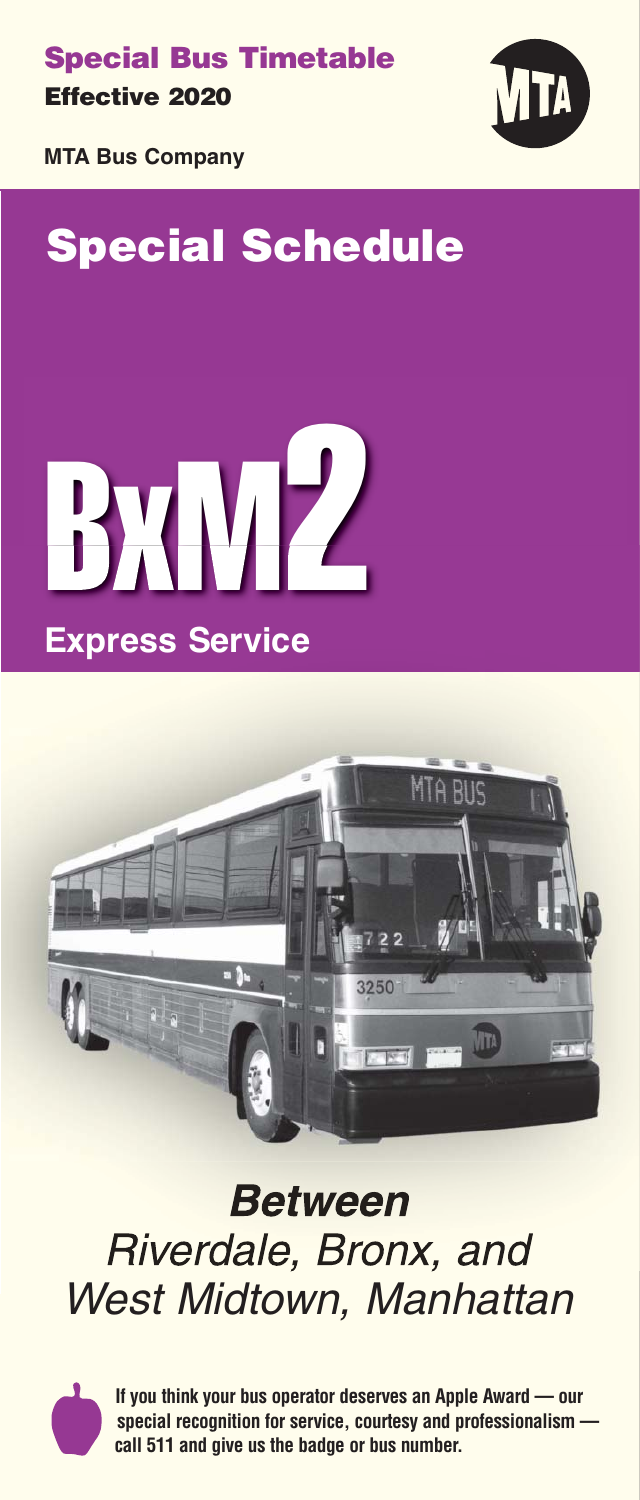**Fares** – MetroCard® is accepted for all MTA New York City trains (including Staten Island Railway - SIR), and, local, Limited-Stop and +SelectBusService buses (at MetroCard fare collection machines). Express buses only accept 7-Day Express Bus Plus MetroCard or Pay-Per-Ride MetroCard. All of our local buses and +SelectBusService Coin Fare Collector machines accept exact fare in coins. Dollar bills, pennies, and half-dollar coins are not accepted.

**Free Transfers** – Unlimited Ride Express Bus Plus MetroCard allows free transfers between express buses, local buses and subways, including SIR, while Unlimited Ride MetroCard permits free transfers to all but express buses. Pay-Per-Ride MetroCard allows one free transfer of equal or lesser value (between subway and local bus and local bus to local bus, etc.) if you complete your transfer within two hours of paying your full fare with the same MetroCard. If you transfer from a local bus or subway to an express bus you must pay a Step-up fare from that same MetroCard. You may transfer free from an express bus, to a local bus, to the subway, or to another express bus if you use the same MetroCard. If you pay your local bus fare in coins, you can request a transfer good only on another local bus.

**Reduced-Fare Benefits** – You are eligible for reduced-fare benefits if you are at least 65 years of age or have a qualifying disability. Benefits are available (except on peak-hour express buses) with proper identification, including Reduced-Fare MetroCard or Medicare card *(Medicaid cards do not qualify).* **Children** – The subway, SIR, local, Limited-Stop, and +SelectBusService buses permit up to three children, 44 inches tall and under to ride free when

accompanied by an adult paying full fare. **Terms and Conditions** – Fares and MetroCard use are subject to applicable tariffs and conditions of use.

#### For More Information



Call 511 and just say MTA to get the information you

**Online:** www.mta.info

IF YOU SEE SOMETHING, SAY SOME- THING.

**Be suspicious of anything unattended.**

Tell a cop, an MTA employee or call 1-888-692-7233 (1-888-NYC-SAFE).

**Filing a Title VI Complaint** – MTA Bus Company is committed to providing non-discriminatory service to ensure that no person is excluded from participation in, or denied the benefits of, or subjected to discrimination in the receipt of its services on the basis of race, color or national origin as protected by Title VI of the Civil Rights Act of 1964 ("Title VI").

To request more information about Title VI or to submit a written complaint if you believe that you have been subjected to discrimination, you may contact NYC Transit's Office of Equal Employment Opportunity, 130 Livingston Street, 3rd Floor, Brooklyn, NY 11201.

In addition to your right to file a complaint with MTA Bus Company, you have the right to file a Title VI complaint with the U.S. Department of Transportation, Federal Transit Administration, Office of Civil Rights, Attention: Complaint Team, East Building 5th Floor – TCR, 1200 New Jersey Avenue SE, Washington, DC 20590.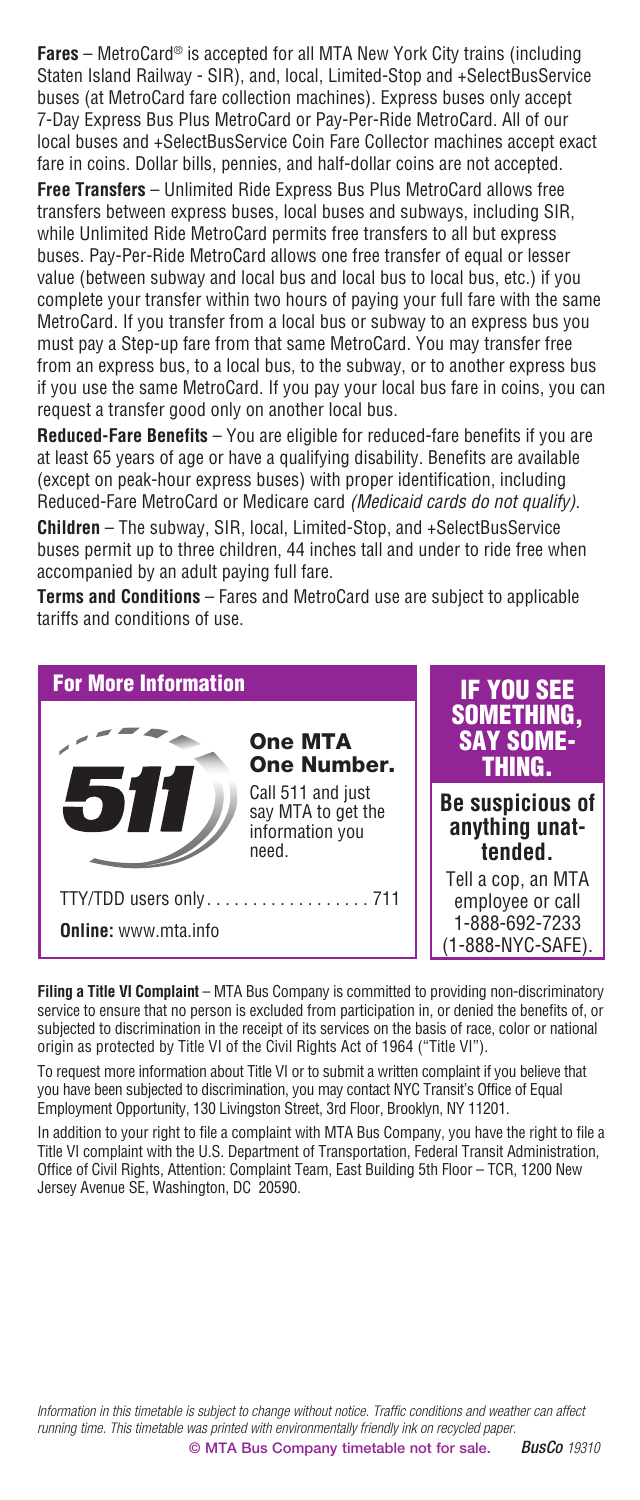# **BxM2** Special Schedule

*From Riverdale, Bronx, to West Midtown, Manhattan*

| Riverdale<br>Rvrdale Av/<br>261 St | <b>Riverdale</b><br>H H Pkwy/<br>239 St | Spuyten Duyvil Marble Hill<br>Kappock St/<br>Johnson Av | 230 St/<br>Bdwy | Harlem<br>5 Av/<br>98 St | West Side<br>Bdwy/<br>63 Št | W Midtown<br>7 Av/<br>34 St |
|------------------------------------|-----------------------------------------|---------------------------------------------------------|-----------------|--------------------------|-----------------------------|-----------------------------|
| 6:30                               | 6:37                                    | 6:46                                                    | 6:50            | 7:21                     | 7:35                        | 7:51                        |
| 7:00                               | 7:08                                    | 7:19                                                    | 7:24            | 7:55                     | 8:16                        | 8:32                        |
| 7:30                               | 7:38                                    | 7:49                                                    | 7:54            | 8:25                     | 8:46                        | 9:02                        |
| 8:00                               | 8:08                                    | 8:19                                                    | 8:24            | 8:55                     | 9:16                        | 9:32                        |
| 8:30                               | 8:38                                    | 8:49                                                    | 8:54            | 9:25                     | 9:46                        | 10:02                       |
| 9:00<br>9:30                       | 9:07<br>9:37                            | 9:16<br>9:46                                            | 9:20<br>9:50    | 9:51<br>10:21            | 10:12<br>10:42              | 10:28<br>10:58              |
| 10:00                              | 10:07                                   | 10:16                                                   | 10:20           | 10:51                    | 11:12                       | 11:28                       |
| 10:30                              | 10:37                                   | 10:46                                                   | 10:50           | 11:21                    | 11:42                       | 11:58                       |
| 11:00                              | 11:07                                   | 11:16                                                   | 11:20           | 11:51                    | 12:12                       | 12:28                       |
| 11:30                              | 11:37                                   | 11:46                                                   | 11:50           | 12:21                    | 12:42                       | 12:58                       |
| 12:00                              | 12:07                                   | 12:16                                                   | 12:20           | 12:51                    | 1:12                        | 1:31                        |
| 12:30                              | 12:37                                   | 12:46                                                   | 12:50           | 1:21                     | 1:40                        | 1:59                        |
| 1:00                               | 1:07                                    | 1:16                                                    | 1:20            | 1:47                     | 2:06                        | 2:25                        |
| 1:30                               | 1:37                                    | 1:46                                                    | 1:50            | 2:17                     | 2:36                        | 2:55                        |
| 2:00                               | 2:07                                    | 2:16                                                    | 2:20            | 2:47                     | 3:06                        | 3:22                        |
| 2:30                               | 2:37                                    | 2:46                                                    | 2:50            | 3:17                     | 3:41                        | 3:57                        |
| 3:00                               | 3:07                                    | 3:16                                                    | 3:20            | 3:49                     | 4:13                        | 4:29                        |
| 3:30                               | 3:37                                    | 3:46                                                    | 3:50            | 4:19                     | 4:37                        | 4:53                        |
| 4:00                               | 4:07                                    | 4:16                                                    | 4:20            | 4:47                     | 5:05                        | 5:21                        |
| 4:30<br>5:00                       | 4:37<br>5:07                            | 4:46<br>5:16                                            | 4:50<br>5:20    | 5:17<br>5:47             | 5:35<br>6:05                | 5:51<br>6:21                |
| 5:30                               | 5:37                                    | 5:46                                                    | 5:50            | 6:17                     | 6:35                        | 6:51                        |
| 6:00                               | 6:07                                    | 6:16                                                    | 6:20            | 6:47                     | 7:05                        | 7:19                        |
| 7:00                               | 7:07                                    | 7:16                                                    | 7:20            | 7:40                     | 7:54                        | 8:08                        |
| 8:00                               | 8:06                                    | 8:12                                                    | 8:15            | 8:32                     | 8:45                        | 8:56                        |
| 9:00                               | 9:06                                    | 9:12                                                    | 9:15            | 9:32                     | 9:45                        | 9:56                        |
| 10:00                              | 10:06                                   | 10:12                                                   | 10:15           | 10:32                    | 10:45                       | 10:56                       |
| 11:00                              | 11:06                                   | 11:12                                                   | 11:15           | 11:31                    | 11:43                       | 11:51                       |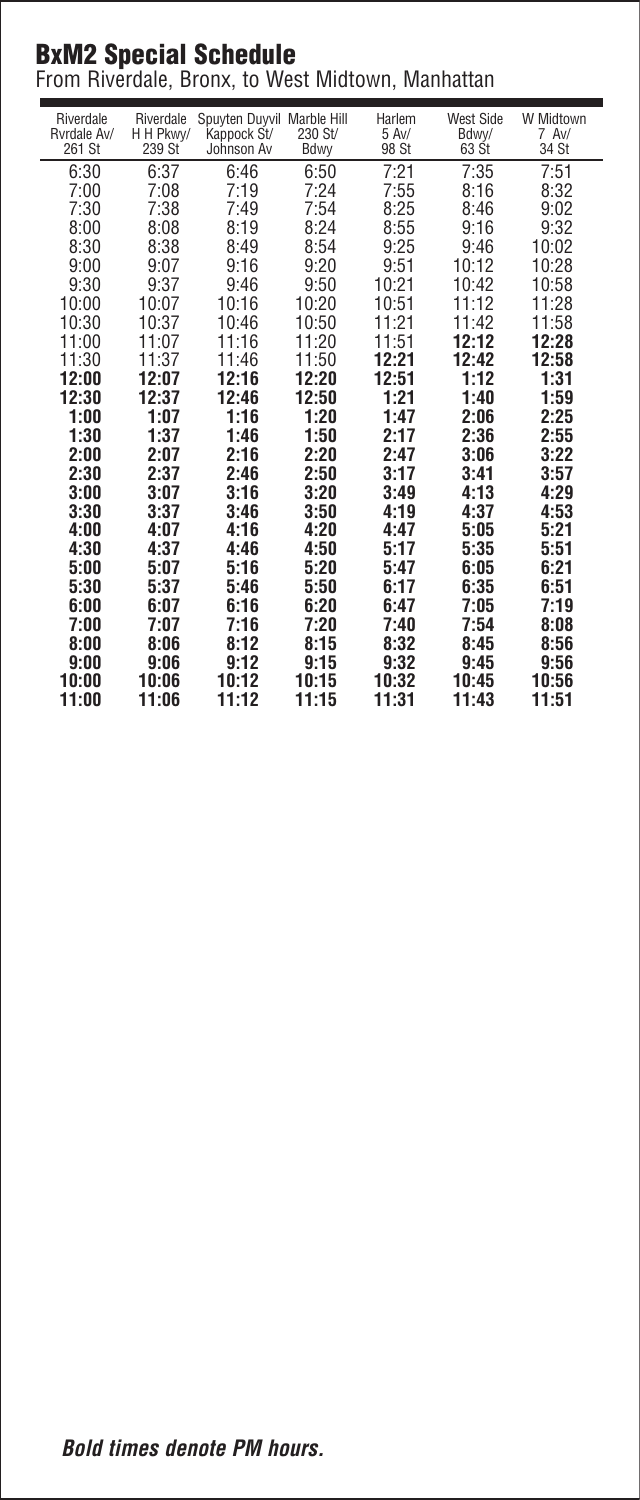## **BxM2** Special Schedule

*From West Midtown, Manhattan, to Riverdale, Bronx*

| W Midtown<br>6 Av/<br>35 St | West Side<br>Bdwy/<br>63 St | Harlem<br>Madison Av/<br>99 St | 230 St/<br>Bdwy | Marble Hill Spuyten Duyvil<br>Kappock St/<br>Johnson Av | Riverdale<br>H H Pkwy/<br>239 St | Riverdale<br>Ryrdale Av/<br>263 St |
|-----------------------------|-----------------------------|--------------------------------|-----------------|---------------------------------------------------------|----------------------------------|------------------------------------|
| 7:45                        | 7:59                        | 8:21                           | 8:42            | 8:45                                                    | 8:51                             | 8:57                               |
| 8:15                        | 8:29                        | 8:51                           | 9:12            | 9:15                                                    | 9:21                             | 9:27                               |
| 8:45                        | 8:59                        | 9:21                           | 9:42            | 9:45                                                    | 9:51                             | 9:57                               |
| 9:15                        | 9:29                        | 9:51                           | 10:12           | 10:15                                                   | 10:21                            | 10:27                              |
| 9:45                        | 9:59                        | 10:21                          | 10:42           | 10:45                                                   | 10:51                            | 10:57                              |
| 10:15                       | 10:29                       | 10:51                          | 11:12           | 11:15                                                   | 11:21                            | 11:27                              |
| 10:45                       | 10:59                       | 11:21                          | 11:40           | 11:43                                                   | 11:49                            | 11:55                              |
| 11:20                       | 11:36                       | 12:05                          | 12:24           | 12:28                                                   | 12:35                            | 12:42                              |
| 11:50                       | 12:06                       | 12:35                          | 12:54           | 12:58                                                   | 1:05                             | 1:12                               |
| 12:20                       | 12:36                       | 1:00                           | 1:19            | 1:23                                                    | 1:30                             | 1:37                               |
| 12:50                       | 1:07                        | 1:31                           | 1:50            | 1:54                                                    | 2:01                             | 2:08                               |
| 1:20                        | 1:37                        | 2:01                           | 2:31            | 2:35                                                    | 2:42                             | 2:49                               |
| 1:50                        | 2:07                        | 2:35                           | 3:05            | 3:09                                                    | 3:16                             | 3:23                               |
| 2:20                        | 2:38                        | 3:06                           | 3:36            | 3:40                                                    | 3:47                             | 3:54                               |
| 2:50                        | 3:08                        | 3:36                           | 4:06            | 4:10                                                    | 4:17                             | 4:24                               |
| 3:20                        | 3:38                        | 4:06                           | 4:36            | 4:40                                                    | 4:47                             | 4:54                               |
| 3:50                        | 4:08                        | 4:36                           | 5:06            | 5:10                                                    | 5:17                             | 5:24                               |
| 4:20                        | 4:38                        | 5:06                           | 5:36            | 5:40                                                    | 5:47                             | 5:54                               |
| 4:50                        | 5:08                        | 5:36                           | 6:08            | 6:12                                                    | 6:19                             | 6:26                               |
| 5:20                        | 5:38                        | 5:59                           | 6:31            | 6:35                                                    | 6:42                             | 6:49                               |
| 5:50                        | 6:07                        | 6:28                           | 7:00            | 7:04                                                    | 7:11                             | 7:18                               |
| 6:20                        | 6:37                        | 6:56                           | 7:20            | 7:24                                                    | 7:31                             | 7:38                               |
| 6:50                        | 7:07                        | 7:26                           | 7:50            | 7:54                                                    | 8:01                             | 8:08                               |
| 7:20                        | 7:37                        | 7:54                           | 8:12            | 8:16                                                    | 8:23                             | 8:30                               |
| 8:15                        | 8:29                        | 8:46                           | 9:04            | 9:07                                                    | 9:13                             | 9:19                               |
| 9:15                        | 9:26                        | 9:41                           | 9:57            | 10:00                                                   | 10:06                            | 10:12                              |
| 10:15                       | 10:26                       | 10:41                          | 10:57           | 11:00                                                   | 11:06                            | 11:12                              |
| 11:15                       | 11:26                       | 11:41                          | 11:56           | 11:59                                                   | 12:05                            | 12:11                              |
| 12:15                       | 12:25                       | 12:37                          | 12:52           | 12:55                                                   | 1:01                             | 1:07                               |
| 1:15                        | 1:25                        | 1:37                           | 1:52            | 1:55                                                    | 2:01                             | 2:07                               |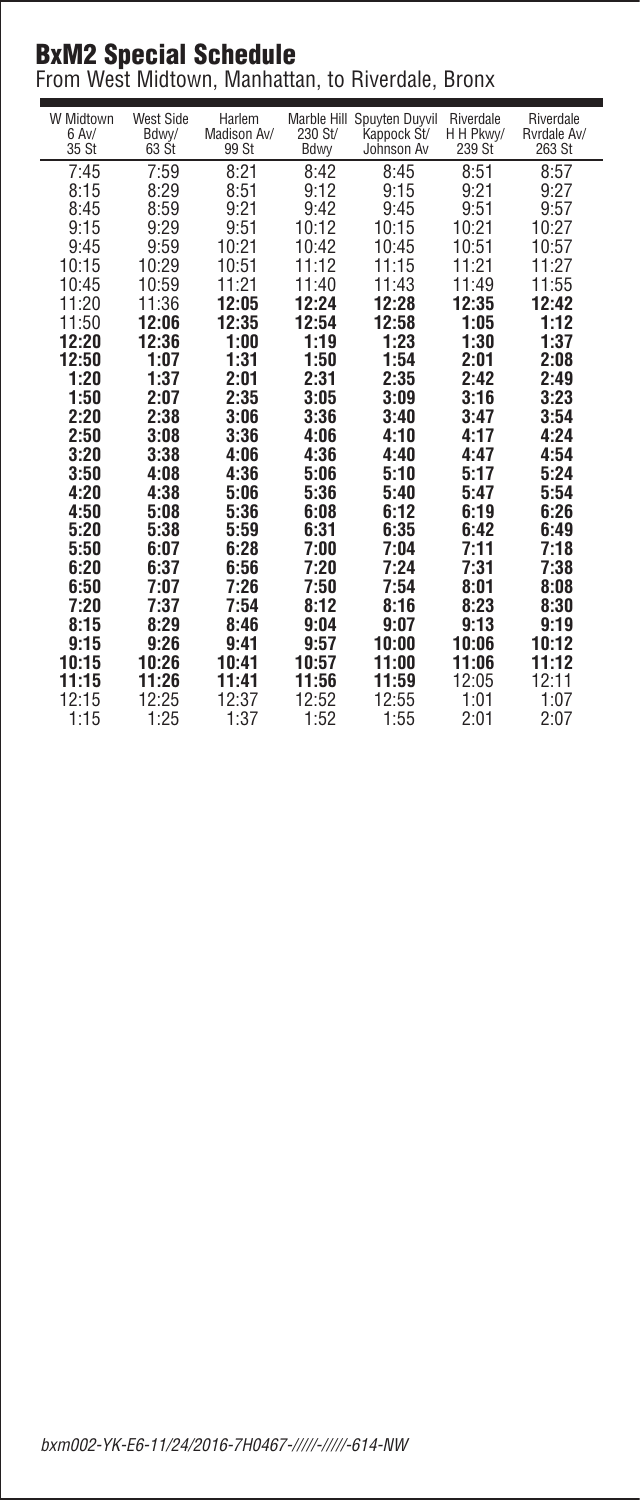## **BxM2 Bus Stops to Manhattan**

# **Stops in the Bronx Pick-Up Only**

*Riverdale Av & W 261 St Riverdale Av & W 259 St Riverdale Av & W 256 St Riverdale Av & W 254 St Henry Hudson Pkwy W & W 252 St Henry Hudson Pkwy W & W 246 St Henry Hudson Pkwy W & W 239 St Henry Hudson Pkwy W & W 236 St Henry Hudson Pkwy W & W 232 St Henry Hudson Pkwy W & W 227 St Henry Hudson Pkwy W & Independence Av Kappock St & Knolls Crescent Kappock St & Johnson Av Irwin Av & Johnson Av W 230 St & Tibbett Av W 230 St & Broadway*

# **Stops in Manhattan**

## **Drop-Off Only**

*5 Av & 98 St 5 Av & 94 St 5 Av & 80 St Central Pk W & W 81 St Columbus Av & 72 St Broadway & 63 St 7 Av & 57 St 7 Av & 50 St 7 Av & 41 St 7 Av & 34 St*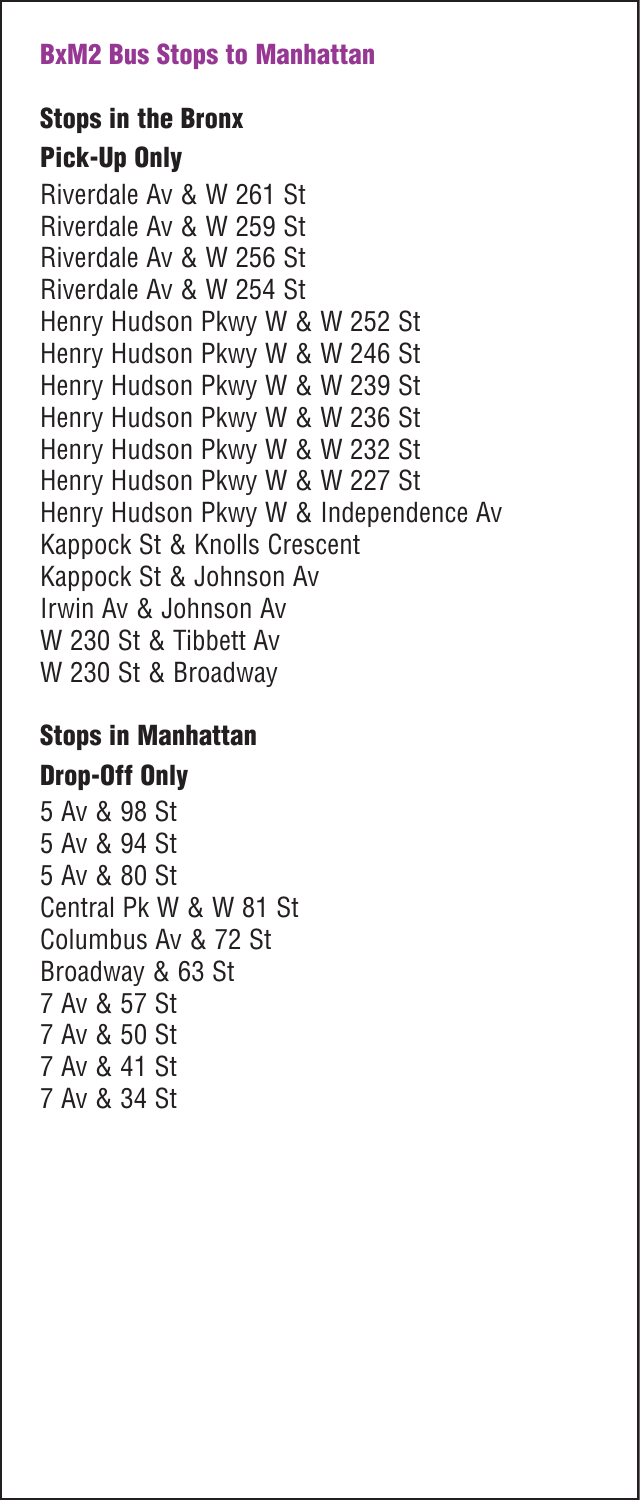#### **BxM2 Bus Stops to Riverdale**

# **Stops in Manhattan Pick-Up Only**

6 Av & 35 St 6 Av & 40 St 6 Av & 46 St 6 Av & 53 St Central Pk S & 6 Av Broadway & 63 St Amsterdam Av & 72 St W 81 St & Central Pk W Madison Av & 80 St Madison Av & 84 St Madison Av & 99 St

# **Stops in the Bronx**

# **Drop-Off Only**

W 230 St & Broadway W 230 St & Corlear Av Irwin Av & Johnson Av Kappock St & Johnson Av Kappock St & Knolls Crescent Henry Hudson Pkwy E & W 227 St Henry Hudson Pkwy E & W 232 St Henry Hudson Pkwy E & W 235 St Henry Hudson Pkwy E & W 239 St Henry Hudson Pkwy E & W 246 St Henry Hudson Pkwy E & W 252 St Riverdale Av & W 254 St Riverdale Av & W 256 St Riverdale Av & W 259 St Riverdale Av & W 261 St Riverdale Av & W 263 St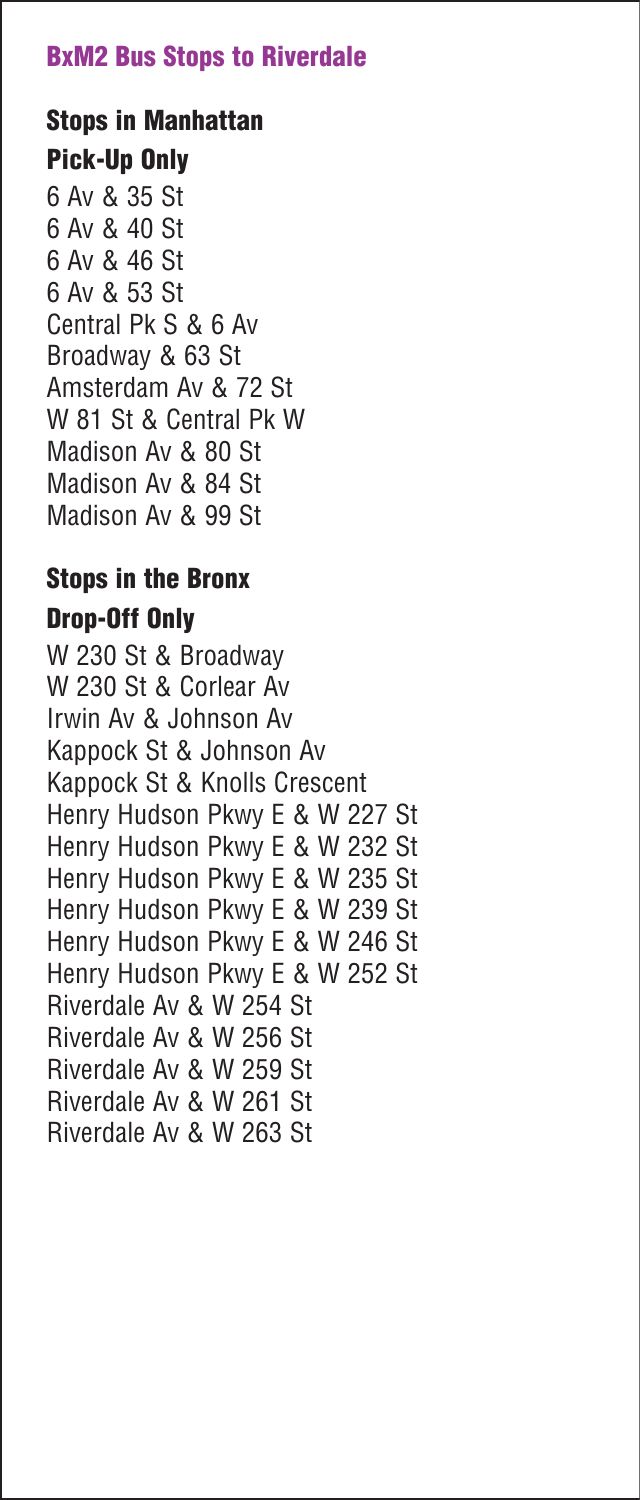